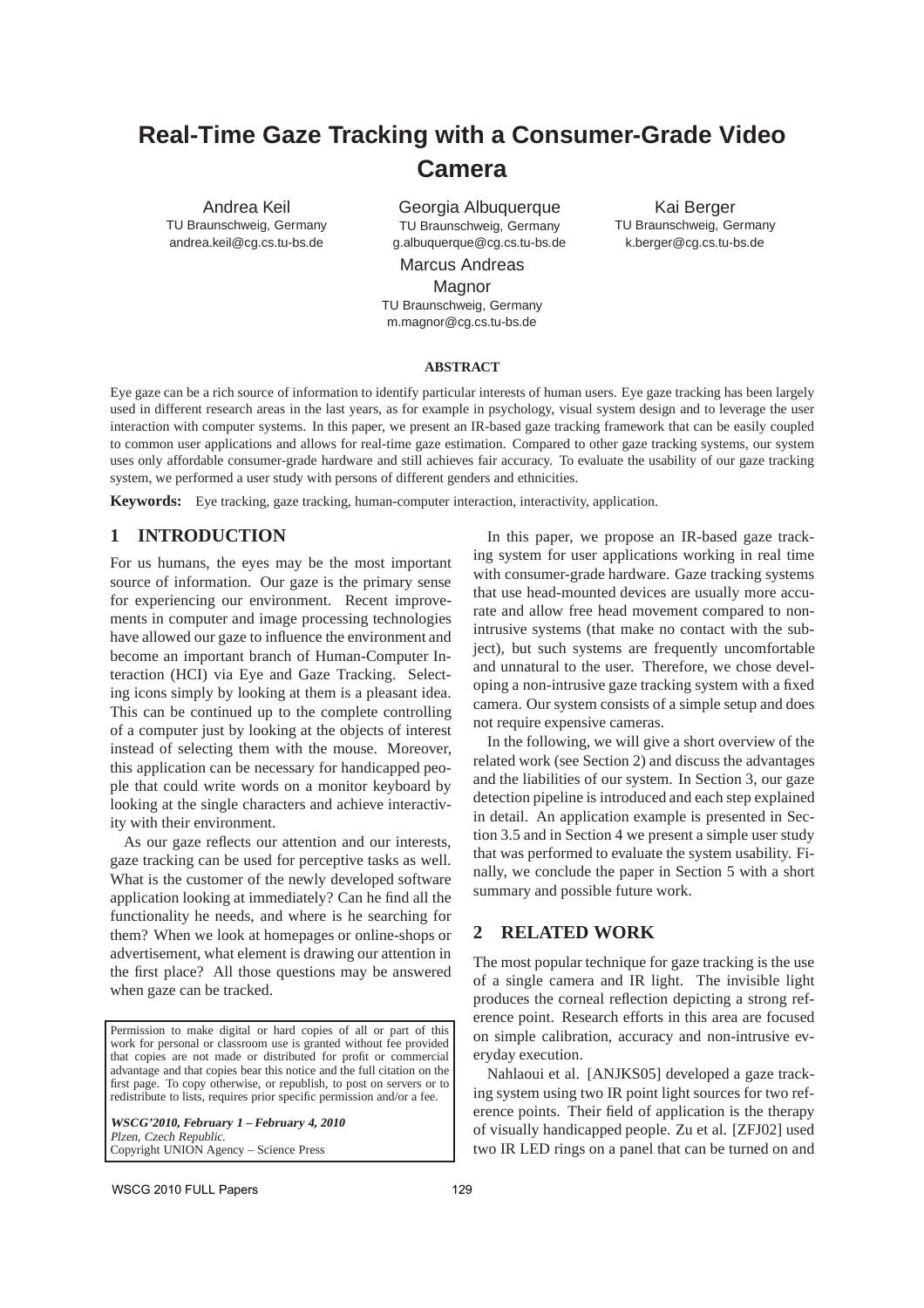

Figure 1: The pipeline of our system.

off alternately in order to receive bright and dark pupil illumination images in the even and odd field of the interlaced image. Other approaches apply a cornea model in order to estimate the gaze [LP07] or use face detection and exploit symmetry to find the gaze direction [MSWB04].

As the IR light shines directly toward the eye, glasses can cause bright extra reflections disturbing or preventing the detection of the corneal reflection. Ebisawa and Ohno et al. [Ebi98, OMY02] developed gaze tracking system that tackles glasses reflections.

A large group of similar approaches is the 3D approach for gaze tracking. They use a stereo camera system for 3D eye localization [OMK03, SL04, SEO96] and derive the 3D center of the corneal curvature in world coordinates. Other works  $[OM04, PCG<sup>+</sup>03]$  additionally use a steerable IR camera on a pan-tilt unit that follows the user so that free head movement is allowed.

Another possibility that allows free head movement is a head-mounted device that is always focused on the user's eye [LWP05, BP04]. Li et al. actually introduced a new pupil detection method called *Starburst* that requires a high eye image resolution, however. This is usually not available when using a standard web-cam.

Morimoto et al. [MAF02] introduced a novel approach for free head gaze tracking, that even works without calibration. This approach is based on the theory of spherical mirrors and the Gullstrand's eye model [Gul09].

In contrast to those proposed methods, our system does not use head-mounted devices because we aimed to develop a non-intrusive gaze tracking system. This decision also supports our goal to create a consumergrade gaze tracking system that doesn't need fancy additional devices.

We do not use stereo cameras or cameras on a pantilt unit as we aimed for low-cost equipment. Instead, we use a single web-cam that is placed on a tripod near the user. The IR LEDs can be put anywhere near the

monitor facing towards the user. This guarantees a very easy setup routine.

Furthermore, we apply two dimensional calibration and detection methods instead of 3D approaches where stereo cameras are necessary.

# **3 GAZE DETECTION PIPELINE**

Fig. 1 depicts our **gaze detection pipeline** consisting of four main steps. As input, the pipeline receives an image of an ordinary web-cam adapted with an IR-filter. The first step in the pipeline (Step 1) in Section 3.1 reduces the region of interest performing a face detection in the input image, and in the detected face region, an eye strip is cut out so that further computations only occur in this strip. Step 2 in Section 3.2 is the detection of the corneal reflection, a small white reflection point that is produced by an IR light point source. In Step 3 in Section 3.3, the pupil of the human eye is searched in the direct neighborhood of the corneal reflection. From this two points, the *gaze vector* can be determined and the system is calibrated. Finally, the gaze vector is applied to the screen and the gaze can be estimated as Step 4 in Section 3.5.

#### **3.1 Face Detection**



Figure 2: A detected face via AdaBoost [VJ01].

In Step 1, a face is detected in the given input image. We use AdaBoost for this task, the adaptive boosting algorithm based on Haar-like features proposed in [VJ01] and extended in [LM02]. The in OpenCV implemented cascade was taken for our face detection. An example for the detection can be seen in Fig. 2.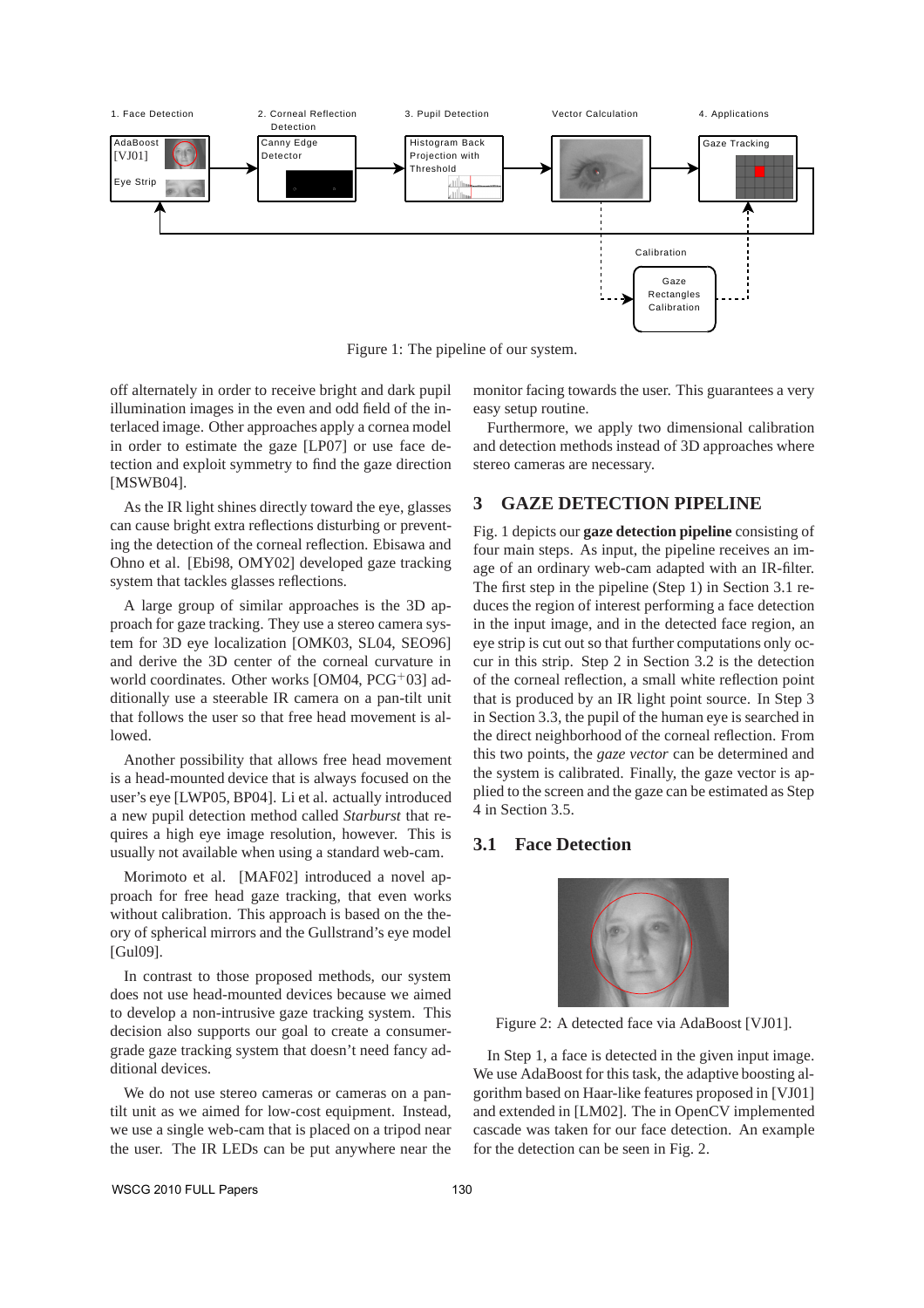

Figure 3: The cut out eye strip from the detected face.

According to traditional rules of proportion, dividing the human face into four equal-sized rectangles,  $1 \times 4$ , we can determine that the eyes shall be positioned in the second division. From this division, the eye strip, Fig. 3, is generated. These four divisions are computed individually by the face extent given in each face detection step.

## **3.2 Corneal Reflection Detection**

The *corneal reflection* is the first Purkinje image that is visible when IR light shines toward the human eye. It appears as a bright white spot in the adjacency of the pupil. There are four Purkinje images that describe where in the eye an object is reflected. The first Purkinje image is the reflection from the outer surface of the cornea, the second from the inner cornea's surface. The third Purkinje image is the reflection from the outer surface of the lens and the fourth from the outer lens' surface.

In Step 2, our system uses the Canny edge detector. It applies two thresholds to the eye strip image so that only a small number of white pixels remain in the eye strip image, Fig. 4. They mark edges of the corneal reflection. For the center of the corneal reflection, the centroid of those white pixels is taken, Fig. 5(b).



Figure 4: The output of the Canny edge detector, accentuated. The two corneal reflections produce white pixels in this image.

#### **3.3 Pupil Detection**

In Step 3, we assume that the pupil is near the corneal reflection. Thus, we search in the neighborhood of the earlier detected point. This is done via histogram back projection and thresholding the histogram. An input image for this method can be seen in Fig 6(a). The corresponding histogram is shown in Fig. 6(c). This histogram is thresholded with a low value and the darkest pixels are kept, Fig. 6(d). The threshold value was determined experimentally.

Via histogram back projection, only the pixels corresponding to the thresholded histogram are back projected into a new image. With this method, the darkest pixels from the input image that derive from the pupil are marked in the new image. As we assume the pupil in

the adjacency of the corneal reflection, only pupil pixels are considered, Fig 6(b). Again, the centroid of these marked pixels is taken as the pupil center, Fig. 5(c).



Figure 5: Fig 5(a) shows the human eye reflecting IR light as the corneal reflection. In Fig  $5(b)$  and Fig  $5(c)$ , a detected corneal reflection and pupil can be seen. A resulting gaze vector is shown in Fig 5(d).

### **3.4 Calibration Method**

#### **Gaze Vector**

A gaze vector  $\vec{v}_{input_i}$  with  $i \in \mathbb{N}$  is computed between the corneal reflection's center and the pupil's center. The corneal reflection center is defined as the origin and the pupil center is defined as the end. If we assume that the human cornea is a perfect sphere and the user's head remains still, the position of the corneal reflection will not change when the user moves his or her eyes. But as the pupil position changes, the relative position between corneal reflection center and pupil center changes, too. This relative position is represented by the gaze vector that can be used to estimate the user's gaze.

An example of a gaze vector can be seen in Fig. 5(d). The calibration method works as follows: The user has to look at the four corners of the monitor. These four calibration vectors  $\vec{v}_{calib_1}$ ,  $\vec{v}_{calib_2}$ ,  $\vec{v}_{calib_3}$  and  $\vec{v}_{calib_4}$ , are saved, where:

$$
\vec{v}_{calib_i} = \begin{pmatrix} c_{i_{\mathbf{x}}} \\ c_{i_{\mathbf{y}}} \end{pmatrix}, 1 \le i \le 4,
$$
 (1)

with  $\vec{v}_{calib_1}$  being the topleft calibration vector,  $\vec{v}_{calib_2}$ being the topright calibration vector,  $\vec{v}_{calib_3}$  being the bottomleft calibration vector and  $\vec{v}_{calib4}$  being the bottomright calibration vector.

Although we are working on consumer-grade equipment that provides no high definition resolution, a short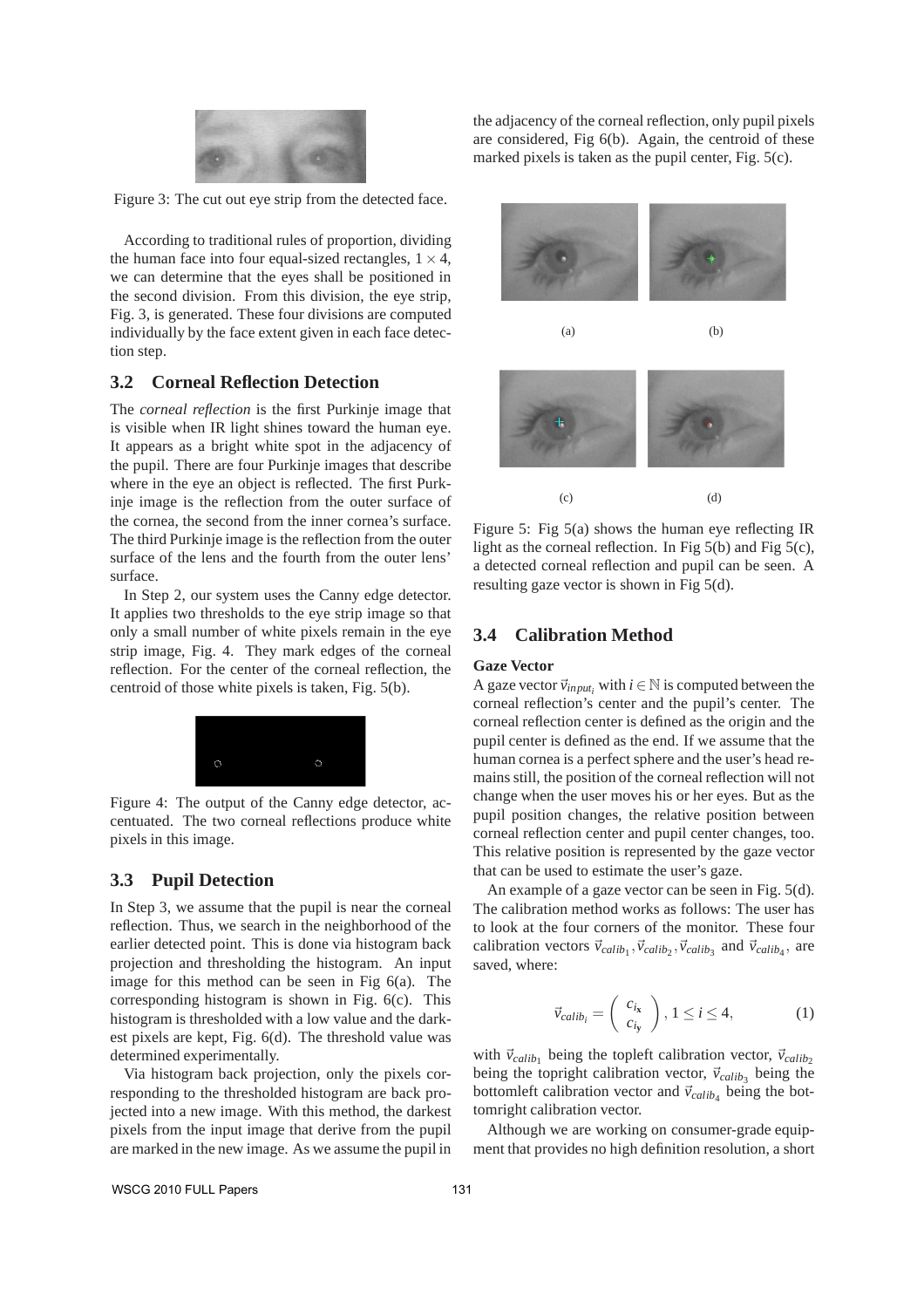



(a) The input image. (b) The back projected image based on the thresholded histogram.



(c) The corresponding histogram to the input image. The red line indicates the threshold value.

(d) The thresholded histogram. The red line indicates the threshold value.

Figure 6: The histogram back projection. The input image (Fig  $6(a)$ ) and its histogram (Fig  $6(c)$ ). It is thresholded and the resulting histogram (Fig. 6(d)) is back projected as a new image (Fig. 6(b)).

gaze vector can still be used in order to achieve fair accuracy. Therefore, a system of *gaze rectangles* is introduced that divides the screen in a given number of rectangles. This is defined as *A*[*col*,*row*].

The rectangle width *rectwidth* and height *rectheight* is computed according to the smallest span of x and y coordinates, respectively, as follows:

$$
rect_{width} = \begin{cases} \frac{|c_{1x} - c_{2x}|}{columns}, & |c_{1x} - c_{2x}| < |c_{3x} - c_{4x}|\\ \frac{|c_{3x} - c_{4x}|}{columns}, & otherwise, \end{cases}
$$
(2)

$$
rect_{height} = \begin{cases} \frac{|c_{1y} - c_{3y}|}{rows}, & |c_{1y} - c_{3y}| < |c_{2y} - c_{4y}|\\ \frac{|c_{2y} - c_{4y}|}{rows}, & otherwise, \end{cases}
$$
(3)

with *columns* being the total number of columns to display and *rows* the total number of rows to display. Both values can be determined by the user before starting the system. *columns*  $\times$  *rows* defines the system's resolution.

# **3.5 Applications**

In Step 4, the computed gaze vector (Section 3.4) is used for the gaze tracking application. The system will



Figure 7: The calibration system that translates every input vector's origin into the upper left corner.

highlight only the gaze rectangle the user looks at. In order to determine which gaze rectangle has to be highlighted, the origin of each input vector is translated into the image origin in the upper left of the screen. This is achieved by subtracting the top left calibration vector  $\vec{v}_{calib_1}$  from the input vector  $\vec{v}_{input_i}$ , Fig. 7. In this way, we have all input vectors' origins in the upper left of the screen. This results in new vectors  $\vec{v}_{new_i}$ .

In order to determine the gaze rectangle the user is looking at, defined as *A*[*col*,*row*], Equation 4 and 5 are computed.

$$
col = \frac{|input_{i_{\mathbf{x}}} - c_{1_{\mathbf{x}}}|}{rect_{width}},
$$
\n(4)

$$
row = \frac{|input_{i_y} - c_{1_y}|}{rect_{height}},
$$
\n(5)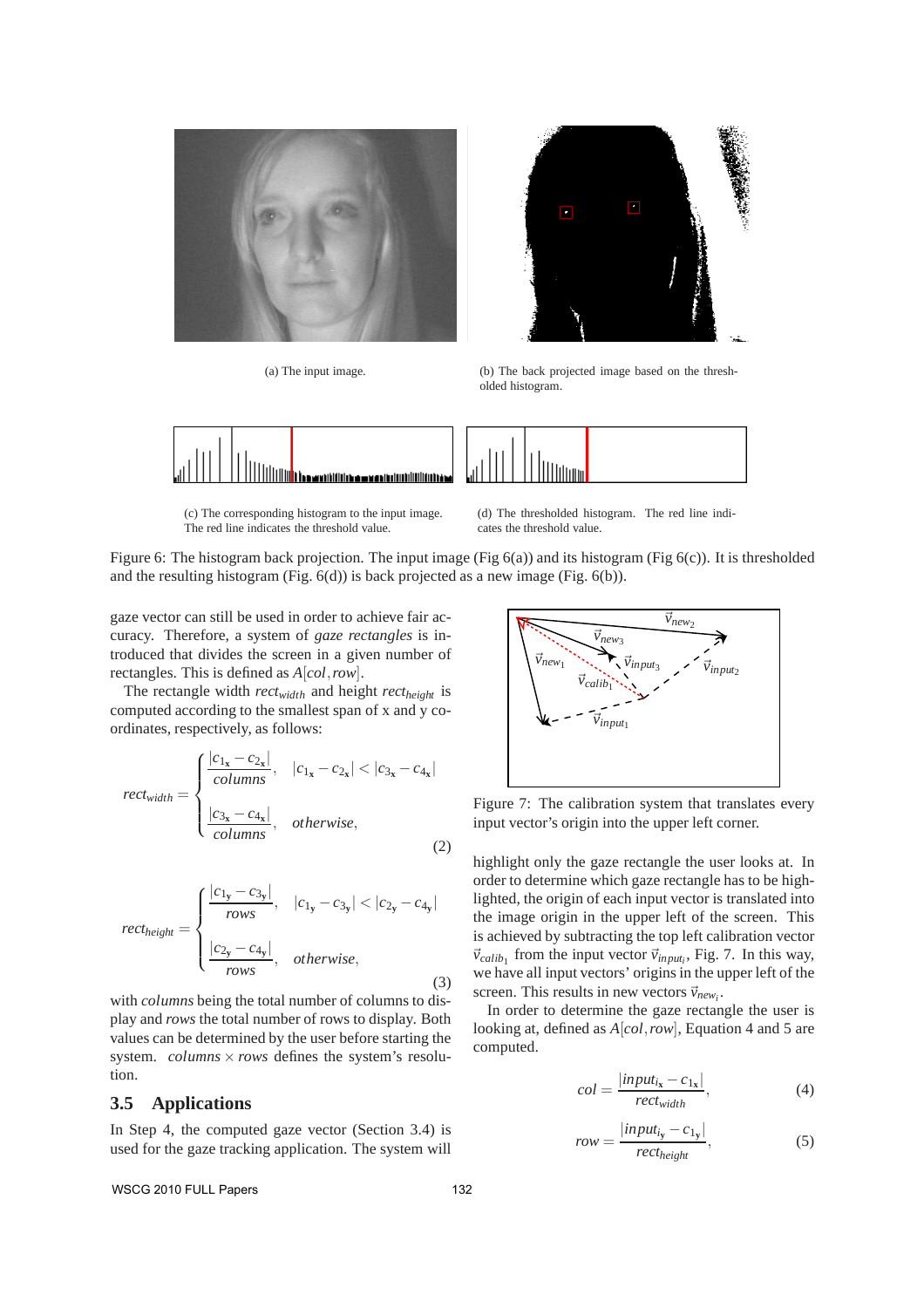with  $i \in \mathbb{N}$ , *input*<sub>ix</sub> being the x component of the *i*-th input vector and *inputi***<sup>y</sup>** the y component, respectively.

# **4 RESULTS**

Our gaze detection system was developed in a Linux PC with an AMD Athlon 64 X2 Dual Core Processor 4600+. We used the Philips web-cam SPC 900NC with a resolution of  $640 \times 480$  at a frame rate of 15 fps. It has an IR-sensitive CCD chip and was modified with an IR filter. The camera has a F/2.2 lens with an angular aperture of 55◦ and a focal length of 4.5*mm*. The system is implemented in C++ and the OpenCV library.

In our experiments, a  $6 \times 4$  gaze rectangle grid is displayed on the screen so that the system has a resolution of 24 gaze regions. This can be seen in Fig. 8.



Figure 8: **User Study:** Displayed are seven target rectangles that the user study participants were asked to look at for five seconds. The graph in Fig. 9 shows the mean percentage of hits per target rectangle.



Figure 9: **User Study:** The graph depicts the results of the conducted user study with ten participants. For each of the seven target rectangles (see Fig. 8), the mean percentage of correct hits in the Moore neighborhood is plotted including its variance.

#### **User Study**

To evaluate the accuracy of our gaze tracking system, a user study was conducted with ten participants of different gender and different origins. Although neither of them wore glasses, two wore contact lenses. The contestants sat down comfortably in front of the test system. They were asked to place their heads in the camera's field of view and hold their heads still for the test phase. The camera was placed on a tripod in front of the participants and a little to the left. The IR LEDs were positioned under the monitor facing the user. The calibration was performed by looking at the four corner points (Section 3.4). A test phase consisted of seven target gaze rectangles which the contestants were asked to look at. Per rectangle, their eye motion was recorded for five seconds. The target rectangles are shown in Fig. 8 and were located as follows: Two of them were corner gaze rectangles, number 5 and 7, two were located in the center of the screen, number 3 and 6, and three in the periphery, number 1, 2 and 4. These seven target rectangles provide well suited showcase results.

The graph in Fig. 9 depicts the average results of the proposed system. For each rectangle position in the grid, the mean percentage of correct hits in the Moore neighborhood of the target rectangle during the recording time is plotted. The vertical bars depict the variance of the contestants' results for each grid position.

Further results showed that every single targeted gaze rectangle was hit at least once.

#### **Infrared Safety**

We are working on images that are taken under IR light that has a wavelength of 780*nm* up to 1400*nm*. Therefore, an IRED array is used that consists of two IREDs with a wavelength of 880*nm* and a radiant intensity of 160*mW*/*sr* each, Fig. 10.

This results in an irradiance to the eye of  $0.088mW/cm^2$  at a distance of 60*cm*. At a distance of 30*cm*, the irradiance is 0.355*mW*/*cm*<sup>2</sup> . In [SW80],  $10mW/cm^2$  are given as a safe amount of IR light under chronic exposure. In [Lam77], the maximum permissible exposure for 16 minutes up to 8 hours is 0.717*mW*/*cm*<sup>2</sup> using our IRED array.

Both values are well below both recommended safety levels.



Figure 10: The IRED array we used for our system.